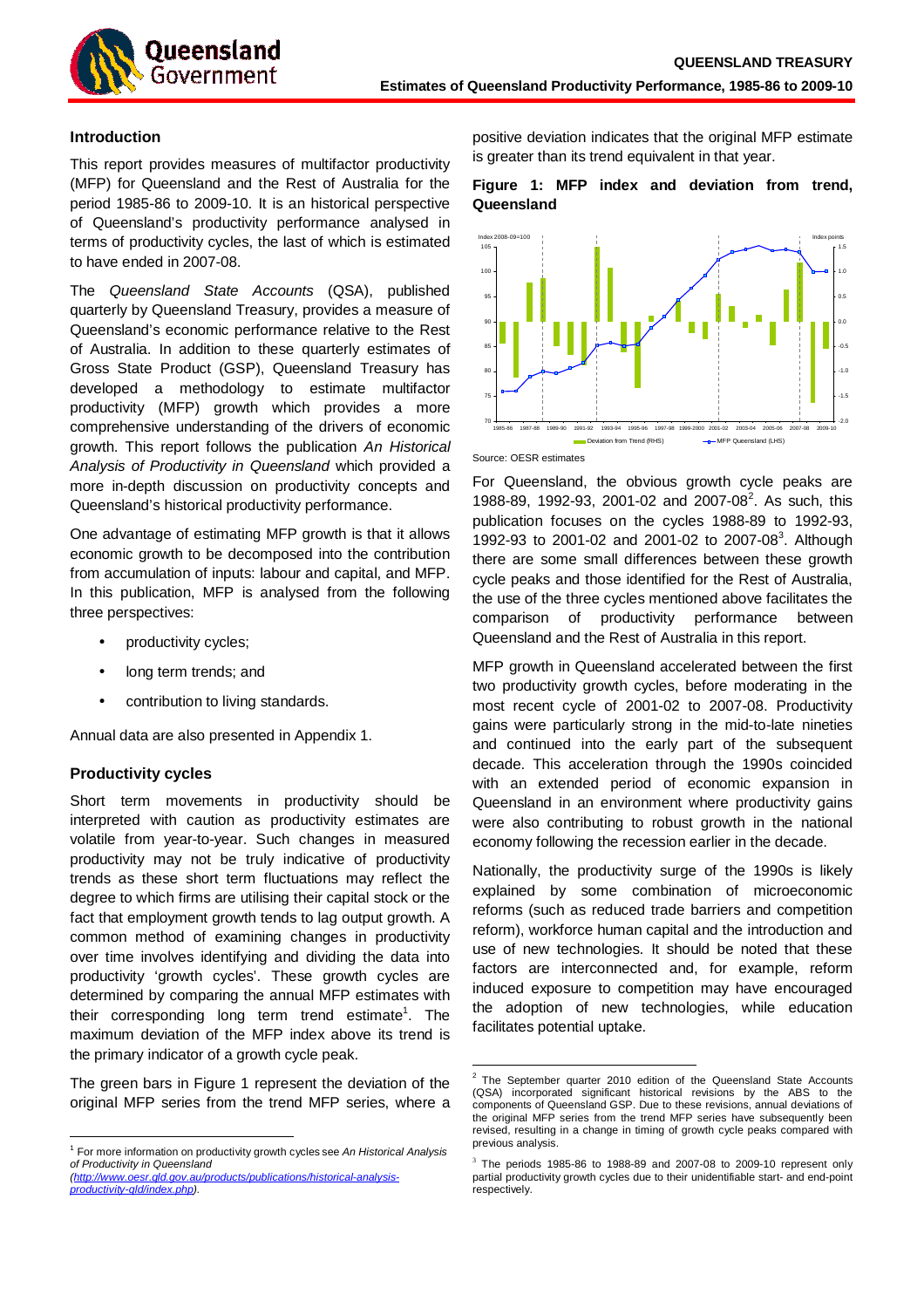Research by the Productivity Commission $4$  indicates that the lagged impact of microeconomic reforms of the 1980s is likely to have played "at least some underlying part" in the acceleration of productivity growth over the period 1992-93 to 2001-02.

Queensland recorded solid output growth<sup>5</sup> through each cycle, peaking at 5.0 per cent average annual growth in the most recent productivity cycle, 2001-02 to 2007-08 (Table 1). By comparison, the Rest of Australia experienced average annual growth in output of 3.1 per cent between 2001-02 and 2007-08.

Queensland MFP grew by an average annual 0.2 per cent between 2001-02 and 2007-08, down from 2.1 per cent growth in the previous productivity cycle and 0.2 percentage point above the MFP estimate for the Rest of Australia. The moderation in Queensland MFP was largely due to a substantial increase in capital investment over this period. Growth in capital services accelerated to 6.0 per cent in the most recent productivity cycle, 2.3 percentage points higher than the 3.7 per cent average annual growth recorded between 1992-93 and 2001-02.

|  |                                 | Table 1: Economic and productivity growth and |  |
|--|---------------------------------|-----------------------------------------------|--|
|  | related measures <sup>(a)</sup> |                                               |  |

|                                                   | 1988-89 | 1992-93 | 2001-02 |
|---------------------------------------------------|---------|---------|---------|
| Average annual growth (per cent)                  | to      | to      | to      |
|                                                   | 1992-93 | 2001-02 | 2007-08 |
| Queensland                                        |         |         |         |
| Output                                            | 3.7     | 4.9     | 5.0     |
| <b>Multifactor productivity</b>                   | 1.6     | 2.1     | 0.2     |
| Labour productivity                               | 2.0     | 2.5     | 0.9     |
| less Capital deepening                            | 0.4     | 0.4     | 0.7     |
| Combined labour and capital inputs <sup>(b)</sup> | 2.1     | 2.8     | 4.8     |
| Hours worked                                      | 1.7     | 2.4     | 4.0     |
| Capital services                                  | 2.9     | 3.7     | 6.0     |
| <b>Rest of Australia</b>                          |         |         |         |
| Output                                            | 1.5     | 3.8     | 3.1     |
| <b>Multifactor productivity</b>                   | 0.8     | 1.6     | 0.0     |
| Labour productivity                               | 1.9     | 2.1     | 0.9     |
| less Capital deepening                            | 1.1     | 0.5     | 0.9     |
| Combined labour and capital inputs <sup>(b)</sup> | 0.7     | 2.1     | 3.1     |
| Hours worked                                      | $-0.4$  | 1.6     | 2.1     |
| Capital services                                  | 3.4     | 3.3     | 5.0     |

m of component contributions to growth may not add as (b) Weighted in terms of labour and capital income shares.

Source: OESR estimates

 $\overline{a}$ 

Estimates of labour productivity can be decomposed into the contribution of MFP growth and the rate of capital deepening<sup>6</sup> (Figure 2). This distinction is important as while labour productivity is a more commonly used measure, it can mask the true rate of change in productivity due to variations in capital deepening.

**Figure 2: Labour productivity growth and its components over productivity cycles, Queensland** 



Source: OESR estimates

The strong rise in capital services is also reflected in the increased contribution by capital deepening to labour productivity over the period 2001-02 to 2007-08 (to an average annual contribution of 0.7 percentage point). This follows an average contribution by capital deepening of 0.4 percentage point over each of the first and second productivity cycles.

The recent strength in capital deepening was recorded despite acceleration in the growth rate of hours worked (to 4.0 per cent per annum) since the previous cycle. By comparison, the Rest of Australia recorded average annual growth of 2.1 per cent and 5.0 per cent in hours worked and capital services respectively between 2001-02 and 2007-08.

# **Long term trends**

This section summarises estimates of long term (1985-86 to 2009-10) economic growth for Queensland and the Rest of Australia and provides a decomposition of economic performance. Queensland's output growth has exceeded that of the Rest of Australia in all but three of the past 24 years and has averaged 4.6 per cent per annum, 1.5 percentage points above average annual economic growth recorded in the Rest of Australia of 3.1 per cent (Table 2).

<sup>4</sup> Microeconomic reforms and the revival in Australia's growth in productivity and living standards, Paper presented to the Conference of Economists, Adelaide, 1 October 2002.

<sup>&</sup>lt;sup>5</sup> For the purposes of this publication, output is defined as GSP less the ownership of dwellings industry.

 $6$  Defined as the ratio of the growth in capital to the growth in labour.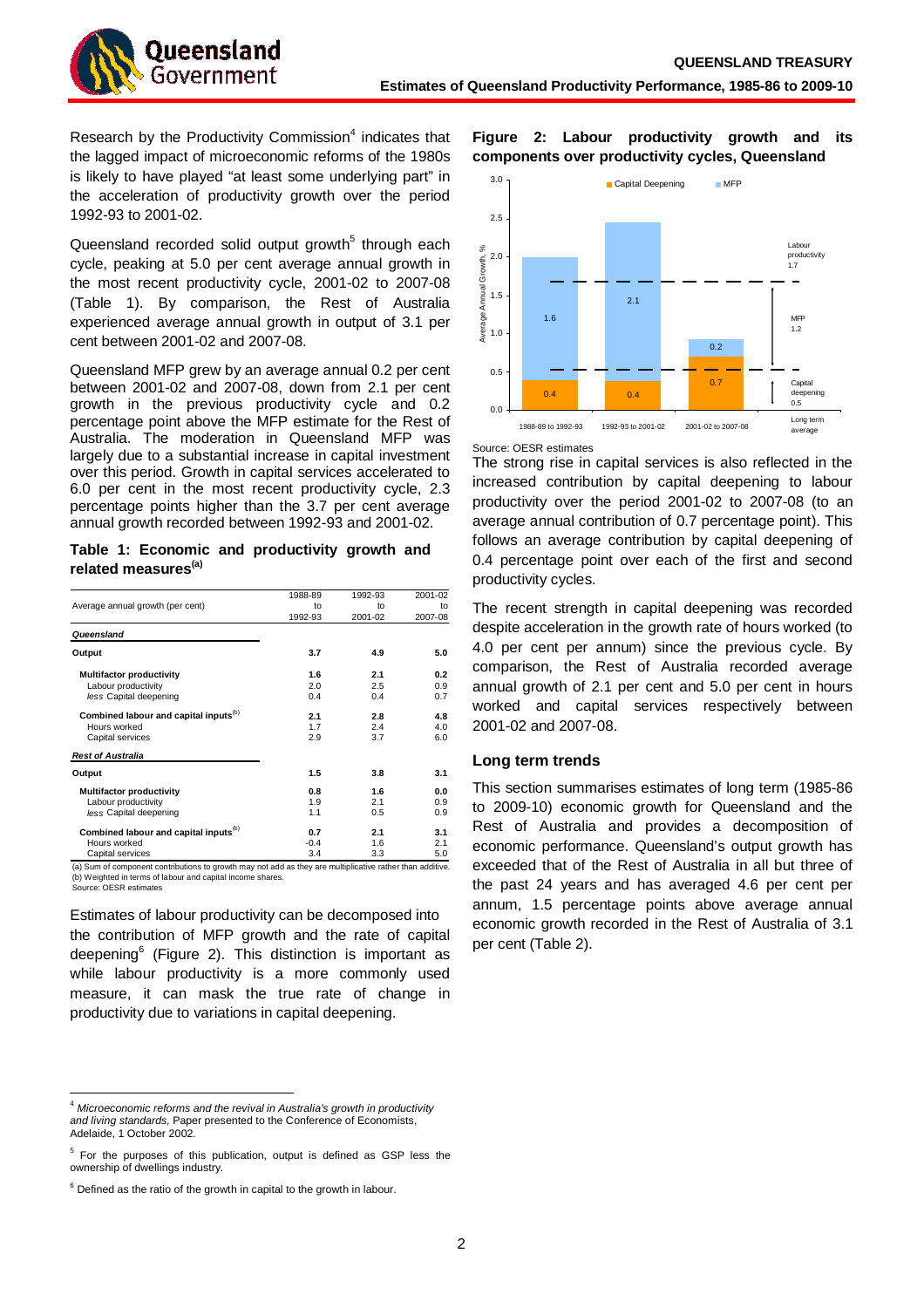

# **Table 2: Long run productivity growth(a)**

| 1985-86 to 2009-10                                | Queensland | Rest of<br>Australia |
|---------------------------------------------------|------------|----------------------|
|                                                   | Per cent   | Per cent             |
| Output                                            | 4.6        | 3.1                  |
| <b>Multifactor productivity</b>                   | 1.2        | 0.8                  |
| Labour productivity                               | 1.7        | 1.5                  |
| less Capital deepening                            | 0.5        | 0.8                  |
| Combined labour and capital inputs <sup>(b)</sup> | 3.4        | 2.3                  |
| Hours worked                                      | 2.9        | 1.5                  |
| Capital services                                  | 4.4        | 4.1                  |

(a) Sum of component contributions to growth may not add as they are

multiplicative rather than additive.

(b) Weighted in terms of labour and capital income shares.

Source: OESR estimates

Over the period 1985-86 to 2009-10, Queensland's stronger economic performance relative to the Rest of Australia was primarily due to higher growth in combined labour and capital inputs of 3.4 per cent per annum compared with 2.3 per cent for the Rest of Australia. This stronger growth in inputs was complemented by higher MFP growth in Queensland than the Rest of Australia. Queensland MFP growth between 1985-86 and 2009-10 was 1.2 per cent per annum on average, 0.4 percentage point higher than the Rest of Australia growth of 0.8 per cent.

Queensland labour productivity grew by 1.7 per cent per year on average between 1985-86 and 2009-10. By comparison, labour productivity in the Rest of Australia grew by 1.5 per cent in average annual terms over the same period. In Queensland, the major contributor to labour productivity growth was MFP (1.2 percentage points) with capital deepening contributing 0.5 percentage point. This highlights that growth in Queensland labour productivity over the past 24 years has been primarily driven by improvements in production efficiencies (MFP) as opposed to increasing workers' access to capital.

The lower level of capital deepening in Queensland does not imply under-investment or a decline in the level of capital. It simply reflects labour inputs relative to capital inputs growing at a faster rate in Queensland than in the Rest of Australia. In fact, Queensland capital services grew at a faster rate (4.4 per cent) per annum than that of the Rest of Australia (4.1 per cent), while Queensland hours worked grew at an average rate of 2.9 per cent per annum, almost double the rate recorded in the Rest of Australia.

Recent analysis by the Productivity Commission' suggests that special developments in three industries can explain much of the recent decline in MFP growth at the Australian level. The industries identified by the

 $\overline{a}$ 

Commission were mining; electricity, gas and water; and agriculture.

The Commission found that the significant decline in Australia's mining industry MFP was due to:

- declining resource quality;
- firms taking profit opportunities due to higher export prices by utilising more labour in existing mines to lift output quickly; and
- capital investment in expanded and new mines that will only lift output in the future.

Queensland's mining industry gross value added (a measure of industry output) recorded average annual growth of 1.5 per cent between 2004-05 and 2009-10. By comparison, aggregate hours worked in the Queensland mining industry rose an average annual 12.6 per cent over the same period. Further, the strong rise in estimated mining related capital expenditure (21.0 per cent average annual growth in nominal terms over the five years to 2009-10) is likely to have given the appearance of a decline in Queensland's mining MFP in recent years.

The Productivity Commission also indicated that the decline in MFP in Australia's electricity gas and water industry is due to very low rainfall during this five year period exerting downward pressure on water consumption and consequently water output together with a large increase in capital investment on infrastructure to secure future water supply.

Queensland was significantly affected by the recent period of very low rainfall. The Queensland Government responded by making significant investments in water infrastructure throughout the State<sup>8</sup>, particularly in South East Queensland, to help alleviate the impacts of the severe drought and ensure security of supply for current and future domestic, commercial, industrial and rural users.

# **Living standards**

Gross State Income (GSI) is a traditional indicator of living standards and is defined as GSP adjusted for the terms of trade. GSI is not intended to be an all encompassing measure of wellbeing. Instead, it is a purposefully defined measure that is constructed within the scope of economic measurement and which does not capture, for example, social and environmental changes which may impact on the wellbeing of a region's inhabitants.

Queensland real GSI per capita (in 2008-09 dollars) rose from \$31,013 in 1985-86 to \$54,923 in 2009-10. Figure 3

<sup>&</sup>lt;sup>7</sup> Productivity Commission Submission to House of Representative Standing Committee on Economics, Inquiry into Raising the Level of Productivity Growth in the Australian Economy, 2009.

 $\overline{\phantom{a}}$ <sup>8</sup> See Queensland State Budget 2008-09, Capital Statement (Budget Paper No. 3).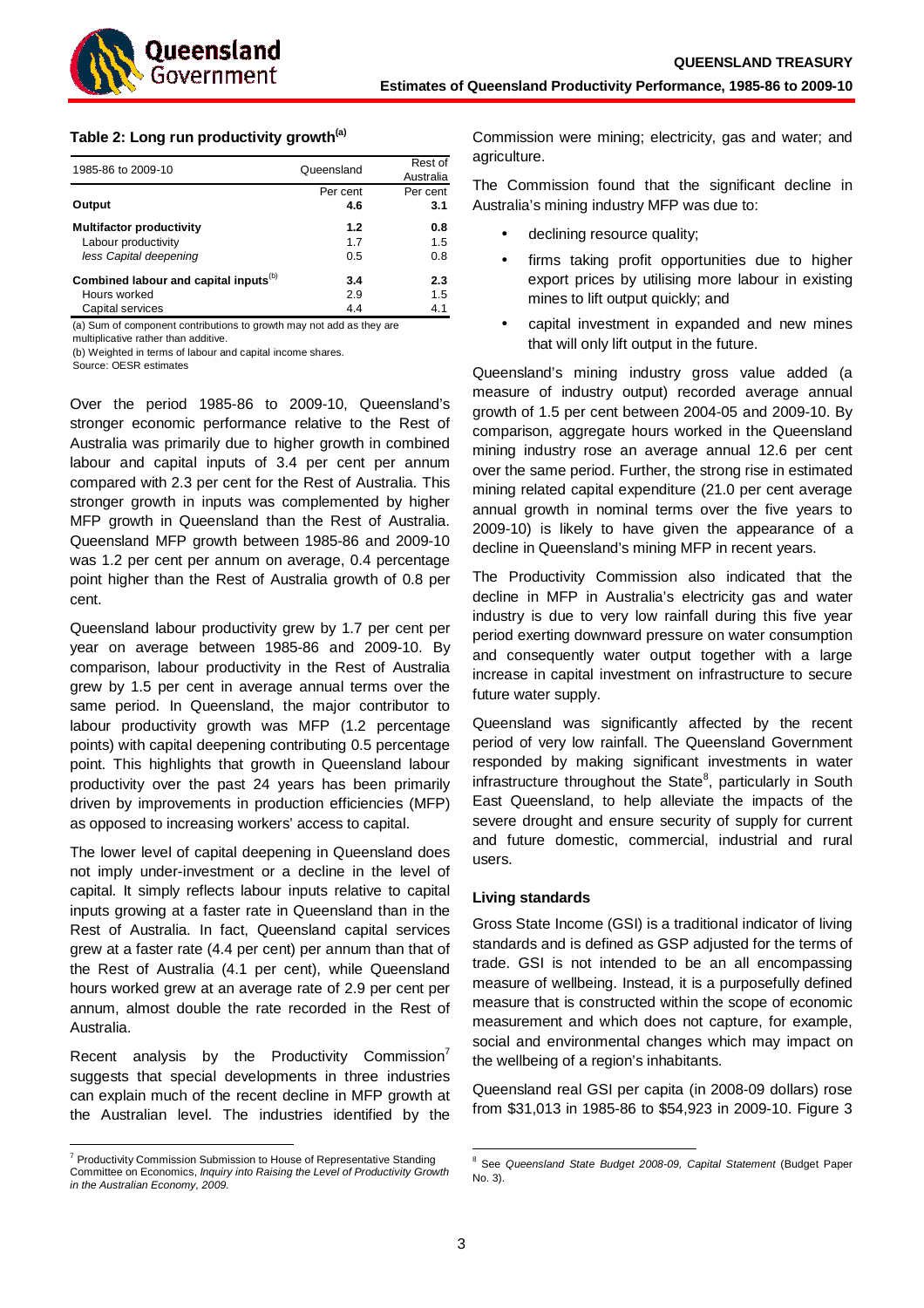

illustrates a decomposition of Queensland GSI per capita growth into its components over the most recent productivity cycle, 2001-02 to 2007-08, as well as the full period 1985-86 to 2009-10.

Over this six year period, real GSI per capita in Queensland grew at an average rate of 3.9 per cent per annum, to which the terms of trade contributed 1.4 percentage points and real GSP per capita the remaining 2.5 percentage points. In turn, the main contributor to growth in real GSP per capita was labour utilisation (1.5 percentage points). Meanwhile, labour productivity contributed 0.9 percentage point to growth in real GSP per capita, made up of a 0.2 percentage point and a 0.7 percentage point contribution by MFP and capital deepening respectively.

The main contributors to the 1.5 per cent growth in labour utilisation were employment growth (a reduction in the unemployment rate) and an increase in the labour force participation rate. Employment and participation both contributed 0.8 percentage point, while intensity had a neutral impact over the period 2001-02 to 2007-08. The intensity component implies that the average hours worked per employee was unchanged over this period.

# **Figure 3: Decomposition of growth in Queensland GSI per Capita, 2001-02 to 2007-08(a)**



(a) Sum of component contributions to growth may not add as they are multiplicative rather than additive. Source: OESR estimates and ABS 3101.0 and 6202.0

# For a more detailed technical explanation see An Historical Analysis of Productivity in Queensland on the OESR website

[\(http://www.oesr.qld.gov.au/products/publications/historic](http://www.oesr.qld.gov.au/products/publications/historical-analysis-productivity-qld/index.php) al-analysis-productivity-qld/index.php).